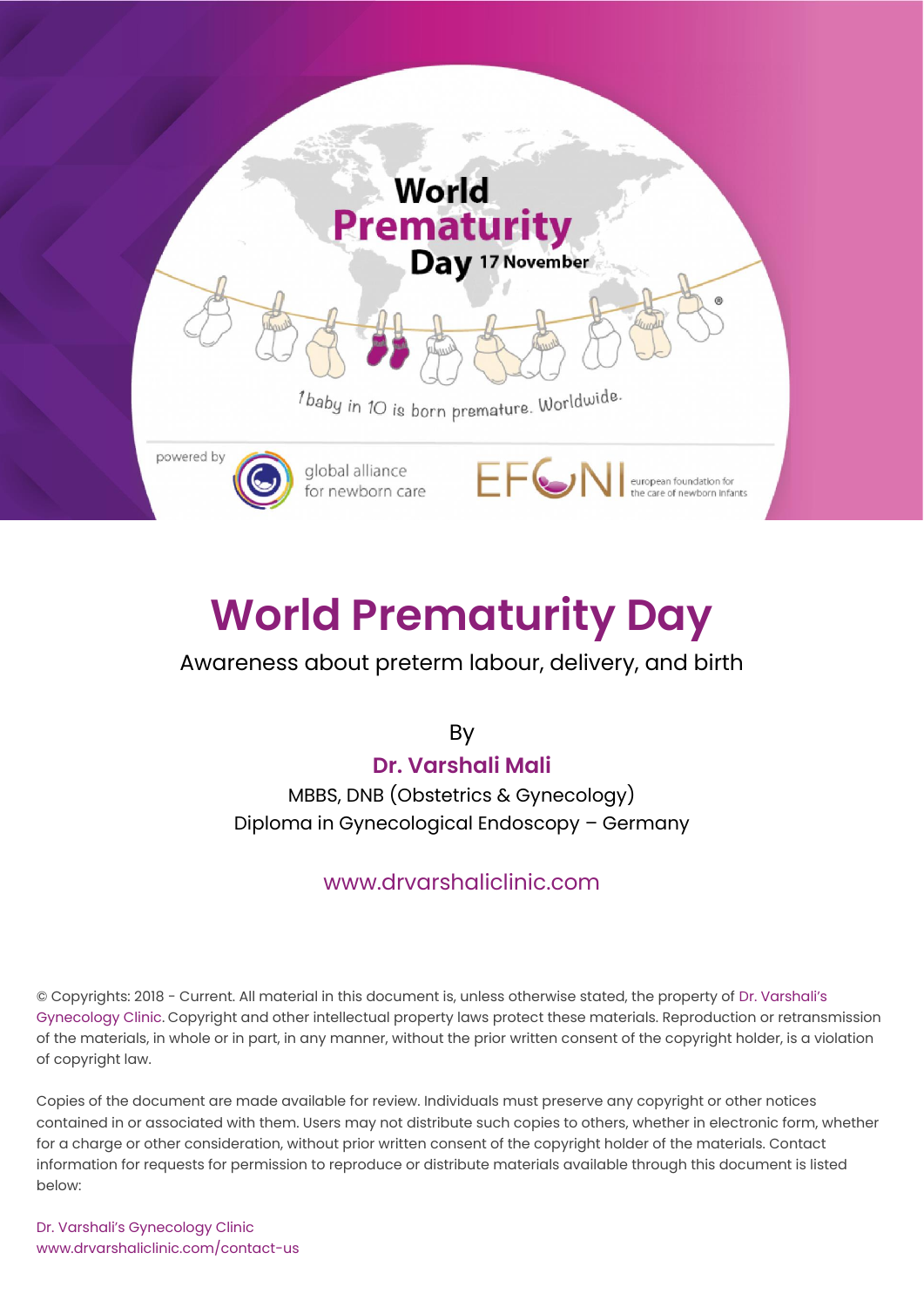

The World Prematurity Day is observed on 17th November every year. The preterm birth and complication arising due to preterm delivery are critical problems around pregnancy and childbirth. We have been thinking of participating in this global awareness initiative for some time now. So, this year, we took a few initiatives to create awareness about this topic. This article is one of the efforts to explain the severity of preterm birth, complications related to preterm delivery, and prevent preterm labour.

# What is world prematurity day?

World prematurity day is a global initiative to raise awareness about preterm birth and encourage the improvement in the treatment and care of all premature babies. The world prematurity day is observed globally on 17<sup>th</sup> November every year. This day was initiated by **EFCNI** (European Foundation for the Care of Newborn Infants) and partnering European parent organizations in 2008. The date 17 November was chosen at the first EFCNI Parent Organizations Meeting in Rome, Italy. That day, one of the founding members of EFCNI became a proud father of a daughter after having lost his triplets due to preterm birth. A new awareness day was born. In 2010, the US organization March of Dimes, the African organization LittleBigSouls, the Australian National Premmie Foundation, and EFCNI joined together across continents to observe this special day.

The world prematurity day is an opportunity to talk about the solutions for the death, disability, pain, suffering caused by preterm birth, preterm labour, and preterm delivery.

### What is preterm birth?

A pregnancy lasts typically for about 40 weeks. Preterm birth is when a baby is born more than three weeks before the baby's [estimated due date.](https://www.drvarshaliclinic.com/learn/pregnancy/pregnancy-due-date-calculator-accurate-duedate-of-baby-arrival) If preterm labour happens and the baby arrives before the  $37<sup>th</sup>$  week of pregnancy, it is referred to as preterm birth. Preterm birth is sub-divided into different categories depending on how early the baby is born or the gestational age.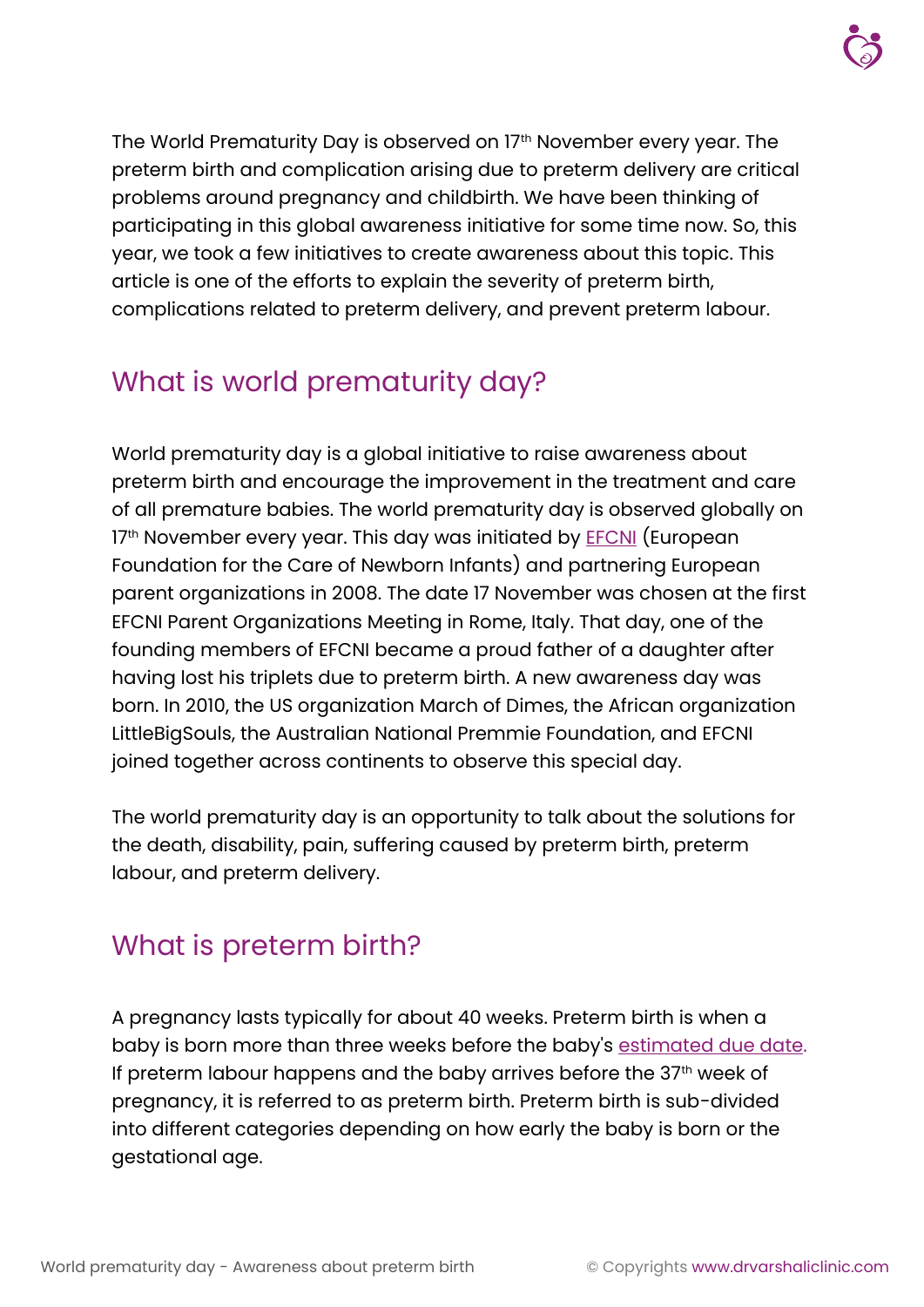

- Late preterm: Babies born between 34 to 36 weeks of pregnancy
- Moderately preterm: Babies born between 32 to 34 weeks of pregnancy
- Very preterm: Babies born between 28 to 32 weeks of pregnancy
- Extremely preterm: Babies born before 28 weeks of pregnancy

Preterm birth often causes medical complications for the baby. The complications and seriousness depend on the completed weeks of pregnancy. Still, the earlier the baby is born, the higher the risk of complications.

# Preterm birth statistics

According to [WHO,](https://www.who.int/news-room/fact-sheets/detail/preterm-birth) an estimated 15 million babies are born preterm every year due to preterm labour and preterm delivery. More than 1 in 10 babies come to the world three weeks before their estimated due date. Every year, approximately 1 million babies do not survive due to complications arising from preterm birth. Many of those who survive faces lifetime disabilities, including learning disabilities, visual and hearing problems. Globally, preterm birth is a leading cause of death in children under the age of 5 years.

Across 184 countries, preterm birth rates range from 5% to 18% of babies born. According to data provided on the [National Health Portal](https://www.nhp.gov.in/disease/reproductive-system/female-gynaecological-diseases-/preterm-birth) of India, out of 27 million babies born every year in India (2010 data), 3.5 million babies born are premature. Though preterm birth is a global problem, more than 60% of preterm births occur in Africa and South Asia. On average, in the lower-income countries, 12% of babies are born too early compared with 9% in higher-income countries. Within countries, poorer families are at higher risk. The survival of premature babies also depends on where they are born. Almost 9 out of every 10 preterm babies survive in high-income countries because of enhanced primary care and awareness. This is about 1 out of 10 in low-income countries.

According to WHO fact sheet on preterm birth (updated in November 2014), following are the 10 countries with greatest number of preterm births:

India: 35,19,100 China: 1 1,72,300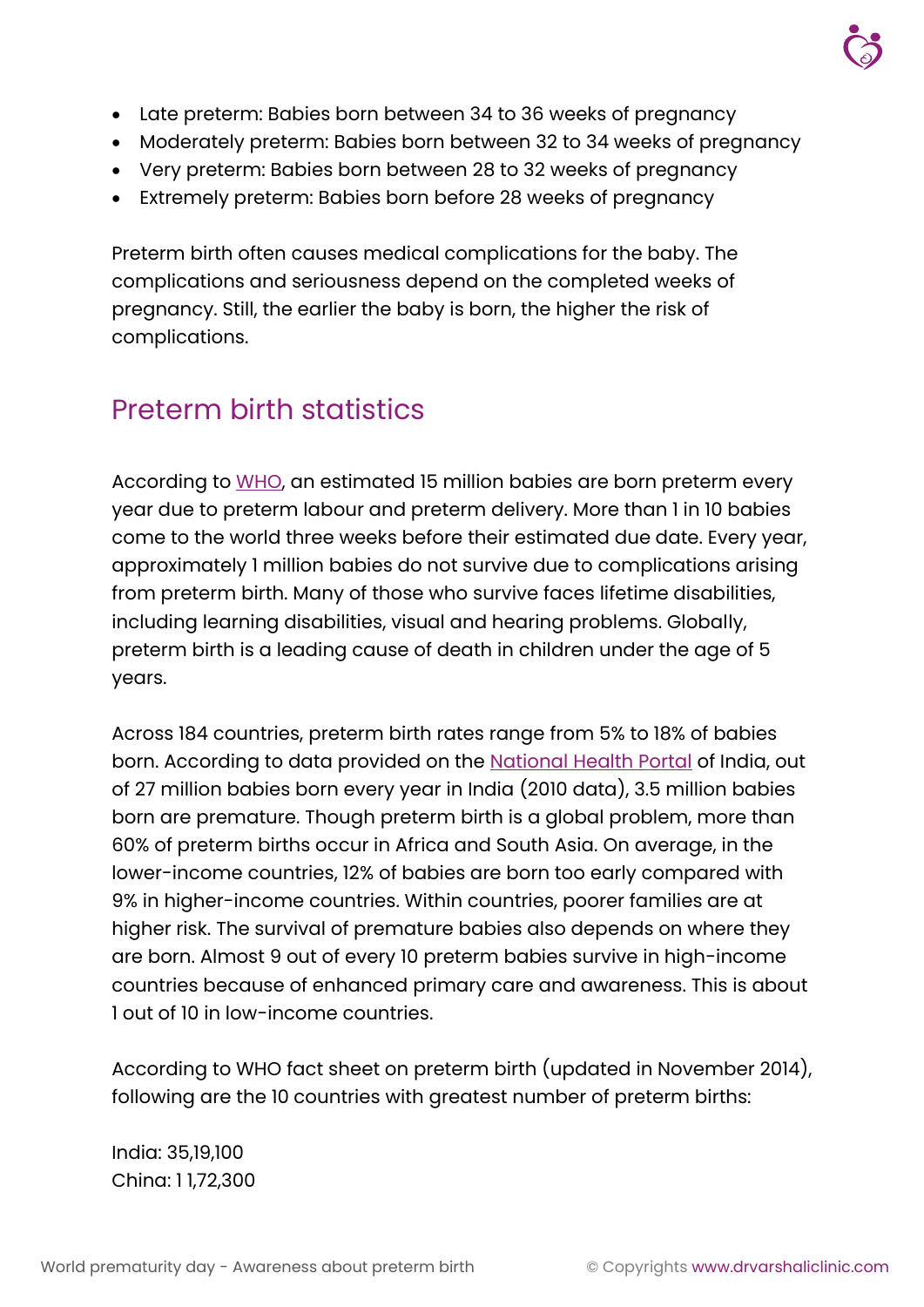Nigeria: 7,73,600 Pakistan: 7,48,100 Indonesia: 6,75,700 United States of America: 5,17,400 Bangladesh: 4,24,100 Philippines: 3,48,900 Democratic Republic of the Congo: 3,41,400 Brazil: 2,79,300

Of 65 countries with reliable trend data, all three show an increase in preterm birth rates over the past 20 years. Possible reasons for this include better measurement, increases in maternal age and underlying maternal health problems such as diabetes and high blood pressure, greater use of infertility treatments leading to increased rates of multiple pregnancies.

# Causes of preterm birth

Preterm labour, preterm delivery, and preterm birth occur for a variety of reasons. More preterm births happen spontaneously, but some are due to early induction of labor or caesarean birth due to some medical condition of the mother or the baby. The reasons for preterm birth revolve around your pregnancy history, current pregnancy status, medical conditions, age, and habits.

- **Pregnancy history**: If you have given early birth before, it is more likely that you will give premature birth again.
- **Carrying more than 1 baby**: If you are pregnant with twins, triplets, or other multiples, it is more likely to have preterm delivery. Even if you don't go into premature labour, your gynecologist may advise giving birth before your due date to reduce the risk of complications.
- **Diabetes**: Preterm birth is one of the most common problems associated with type 1 and type 2 diabetes. Some women may show an elevated level of glucose in the blood during pregnancy. In women with gestational diabetes, your gynecologist will evaluate the risk to you and your baby and may suggest an early delivery.
- **Weak cervix**: Sometimes cervix (the neck of the womb) is damaged, and the cervix shortens during pregnancy. This is called a weak cervix condition and may lead to premature labour.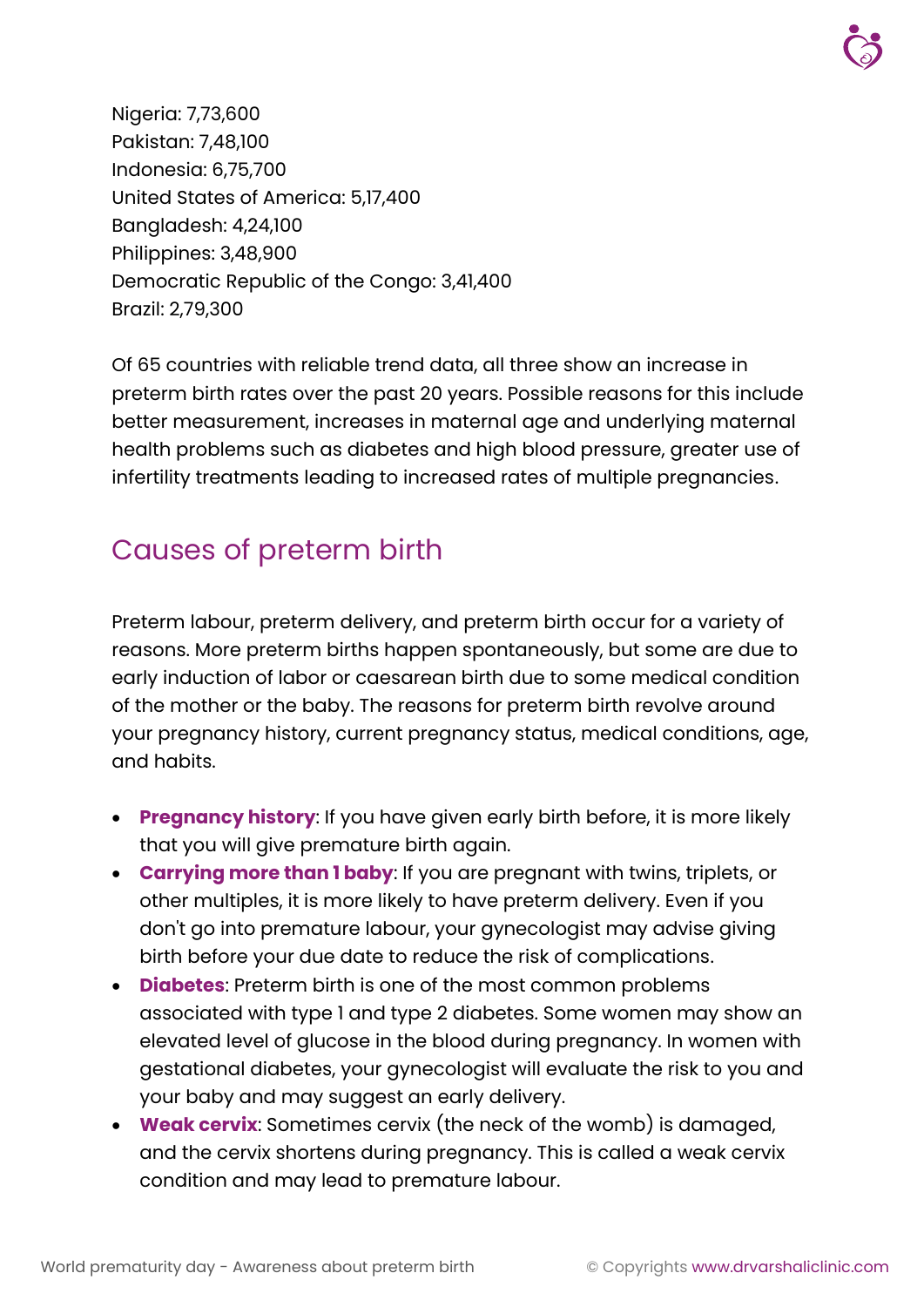

- **Placenta**: Some placenta conditions like placenta separating from uterus early, placenta in an abnormal position can increase the risk of preterm birth.
- **Age and weight**: If you become pregnant before 18 or after 35, there is an increased chance of preterm delivery. Women who are under or over-weight are more likely to have a preterm birth.
- **Stress**: It is also observed that women with high stress have more chances of delivering the baby early.
- **Smoking and alcohol consumption**: Smoking and drinking a large amount of alcohol increases the chances of your baby's preterm birth. It may also lead to miscarriage, low birth weight of your baby, learning difficulty, and ectopic pregnancy.
- **Nutrition and diet**: A mother's poor diet around the time of conception can cause preterm birth. A woman who eats a protein-rich diet is at a lower risk of preterm birth.

There are other medical conditions, which may call for preterm birth. It includes low PAAP-A level, placenta praevia, polyhydramnios, antiphospholipid syndrome, pre-eclampsia, and uterine abnormalities, etc. [Consult your pregnancy doctor](https://www.drvarshaliclinic.com/book-an-appointment?utm_campaign=Book-an-appointment&utm_source=learn&utm_medium=pdf) and go through suggested [regular](https://www.drvarshaliclinic.com/learn/pregnancy/pregnancy-checkup-and-baby-ultrasound-scan-schedule)  [checkups](https://www.drvarshaliclinic.com/learn/pregnancy/pregnancy-checkup-and-baby-ultrasound-scan-schedule) to track and evaluate your and your baby's condition.

### Complications due to preterm birth

Not all babies born prematurely due to preterm delivery experience complications. The earlier the baby is born, the more likely they are to have medical problems. These babies may have short-term and long-term problems. The severity of the problem depends on factors like the baby's birth weight, how much early the baby is born, etc.

#### Short term complications

**Breathing problems**: Women going into preterm labour and delivering a premature baby may have breathing problems due to an immature respiratory system. If the lungs lack surfactant, the baby may develop respiratory distress syndrome. In addition, some premature babies may experience prolonged pauses in their breathing, known as apnea.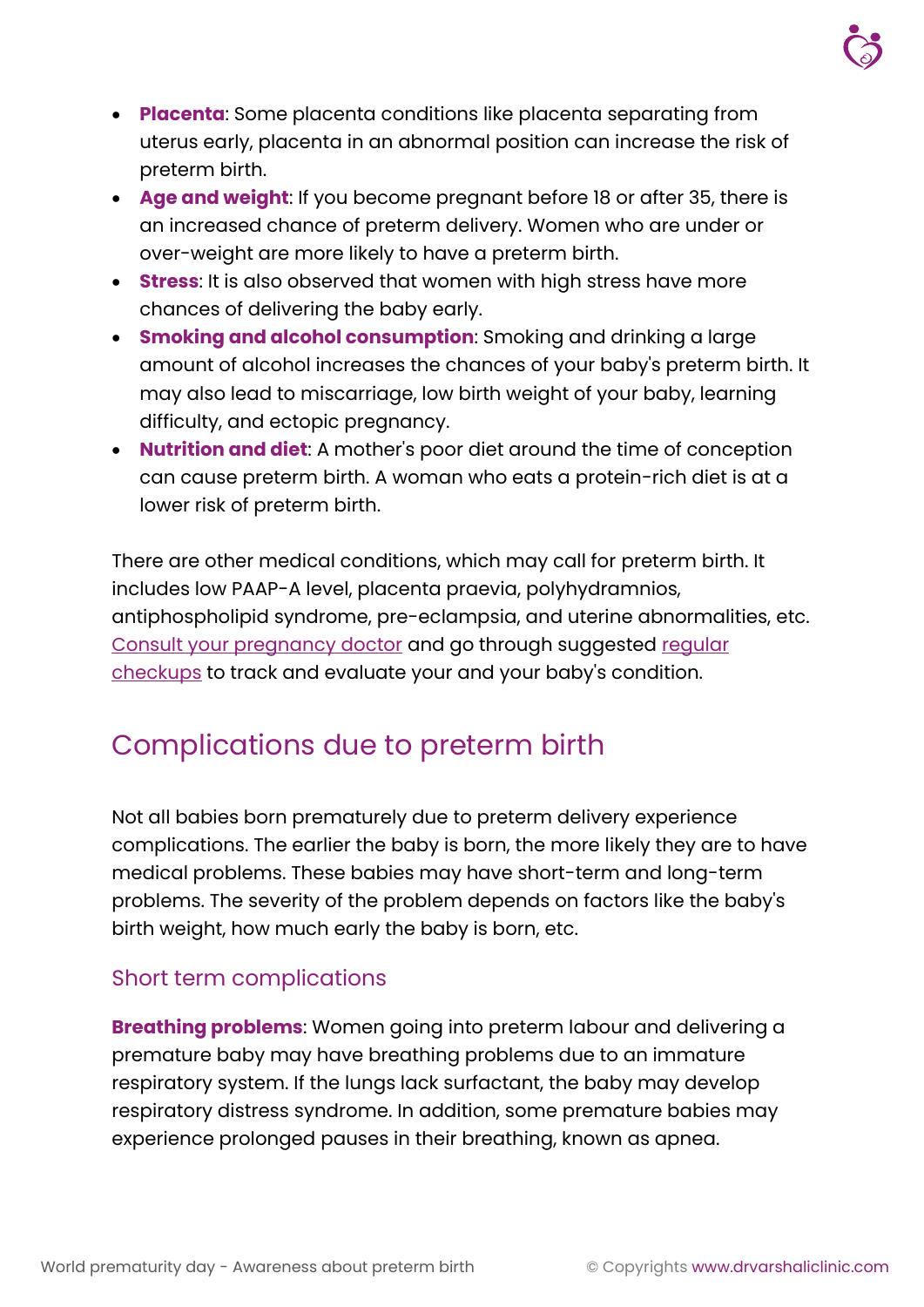

**Heart problem**: Patent ductus arteriosus and low blood pressure are the most common heart problems experienced by premature babies.

**Brain problem**: Premature babies are at the risk of bleeding inside the brain. The earlier they are born, the more they are at risk of intraventricular hemorrhage. In most babies, this is mild and causes short-term impact, but some may have a permanent brain injury.

**Body temperature**: Premature babies may have difficulty in maintaining their body temperature. They have low body fat, so they can't generate enough heat to compensate for the heat lost through their body surface. That's why smaller premature infants require additional heat from an incubator until they become larger and generate the heat needed to maintain the body temperature.

**Gastrointestinal problem**: Due to the immature gastrointestinal system, the premature babies are more likely to have complications like necrotizing enterocolitis (NEC). This is the most common and serious intestinal disease among premature babies. It happens when tissue in the small or large intestine is injured or inflamed. This can lead to the death of intestinal tissue and, in some cases, a hole (perforation) in the intestinal wall.

**Blood problems**: Premature babies may have the blood problems like anemia and jaundice. Anemia is a condition where the body does not have enough red blood cells. Anemia is a common condition in newborn babies. Still, premature babies may be at higher risk due to a rapid decrease in red blood cells. Newborn jaundice is a yellow discoloration in a baby's skin and eyes. Many babies may get jaundice after birth, but it is more common in preterm babies.

These are some of the short-term complications in preterm babies. Other short-term problems include less activity than average, movement and coordination issues, difficulties with feeding, metabolism, and Immune system problems.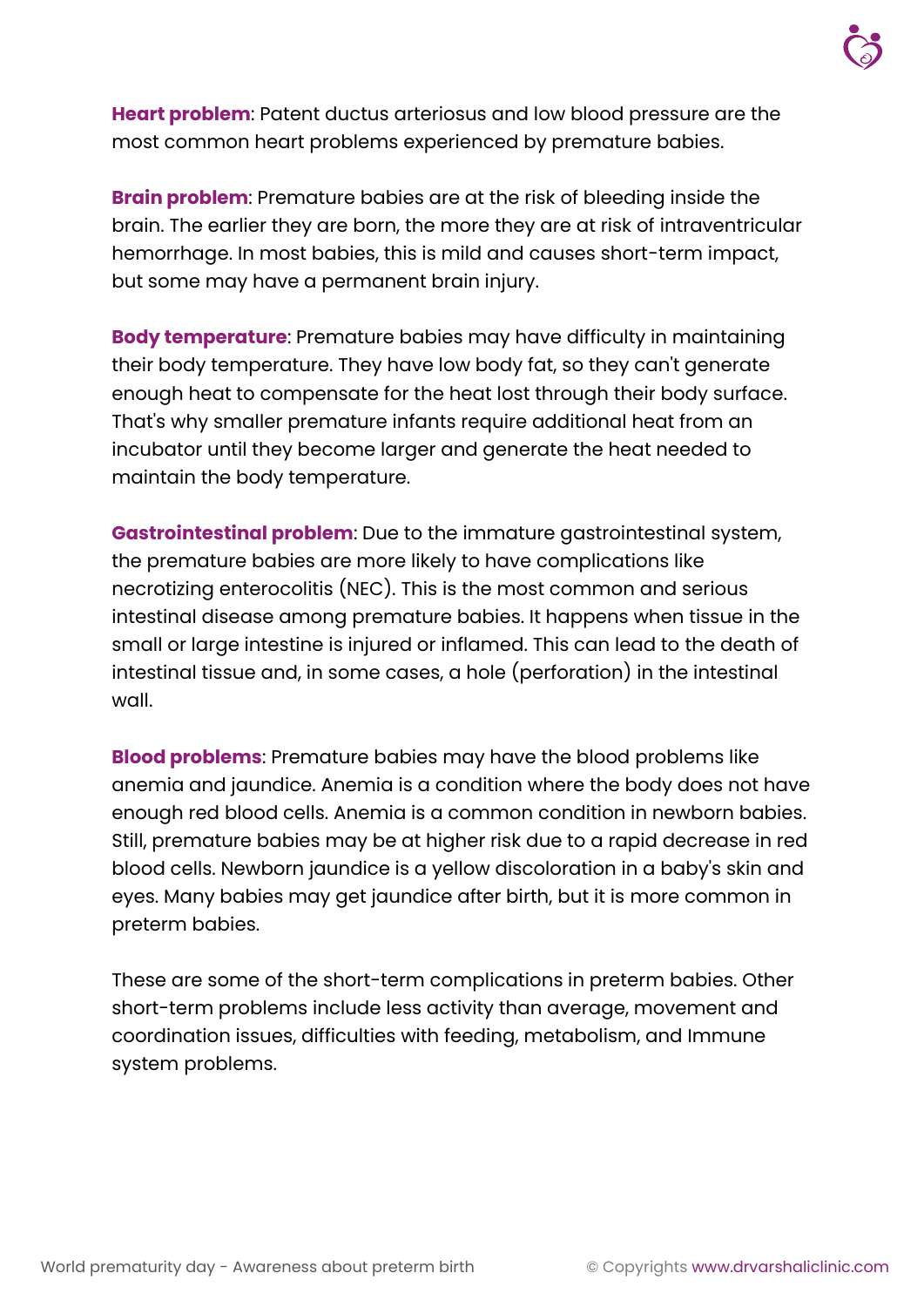#### Long term complication

Preterm babies may have long-term complications.

**Vision and hearing**: Premature babies may be potentially affected by the retinopathy of prematurity (ROP) disease. The small a baby is at birth, the more likely that baby is to develop ROP. This is one of the most common causes of visual loss in childhood and may lead to lifelong vision impairment and blindness. Premature babies are also at an increased risk of some degree of hearing loss.

**Learning**: Premature babies are more likely to have learning disabilities. They are likely to have difficulties with learning than babies born at fullterm.

**Cerebral palsy**: This is a group of conditions that mainly affects movement and coordination. This can be caused by infection, inadequate blood flow, or injury to the developing brain during pregnancy or at the baby's early age. The symptoms may range from mild to severe and include problems in balance, posture, talking, learning, etc.

**Chronic health issues**: Premature babies are more likely to have chronic health issues like infections, asthma, feeding problems.

**Dental problems**: Premature babies are at higher risk of dental issues like delayed tooth eruption, tooth discoloration, and teen alignment.

**Emotions and behavior**: Premature babies may have emotional and behavioral problems like being shy, less active, or hyperactive. They may show more impulsive behaviors and seem to withdraw quickly.

Some of the above problems can be resolved through proper critical care. For the premature baby, it is very vital to perform various tests to identify the problem. These tests will help to identify and reduce the risk of complications. Continuous monitoring and intensive care for the premature baby are very essential. So, if you are having a preterm birth of your baby, consult [your pregnancy doctor,](https://www.drvarshaliclinic.com/about-dr-varshali-mali-gynecologist-and-pregnancy-doctor) the pediatrician. Make sure that you have all necessary facilities available to your baby.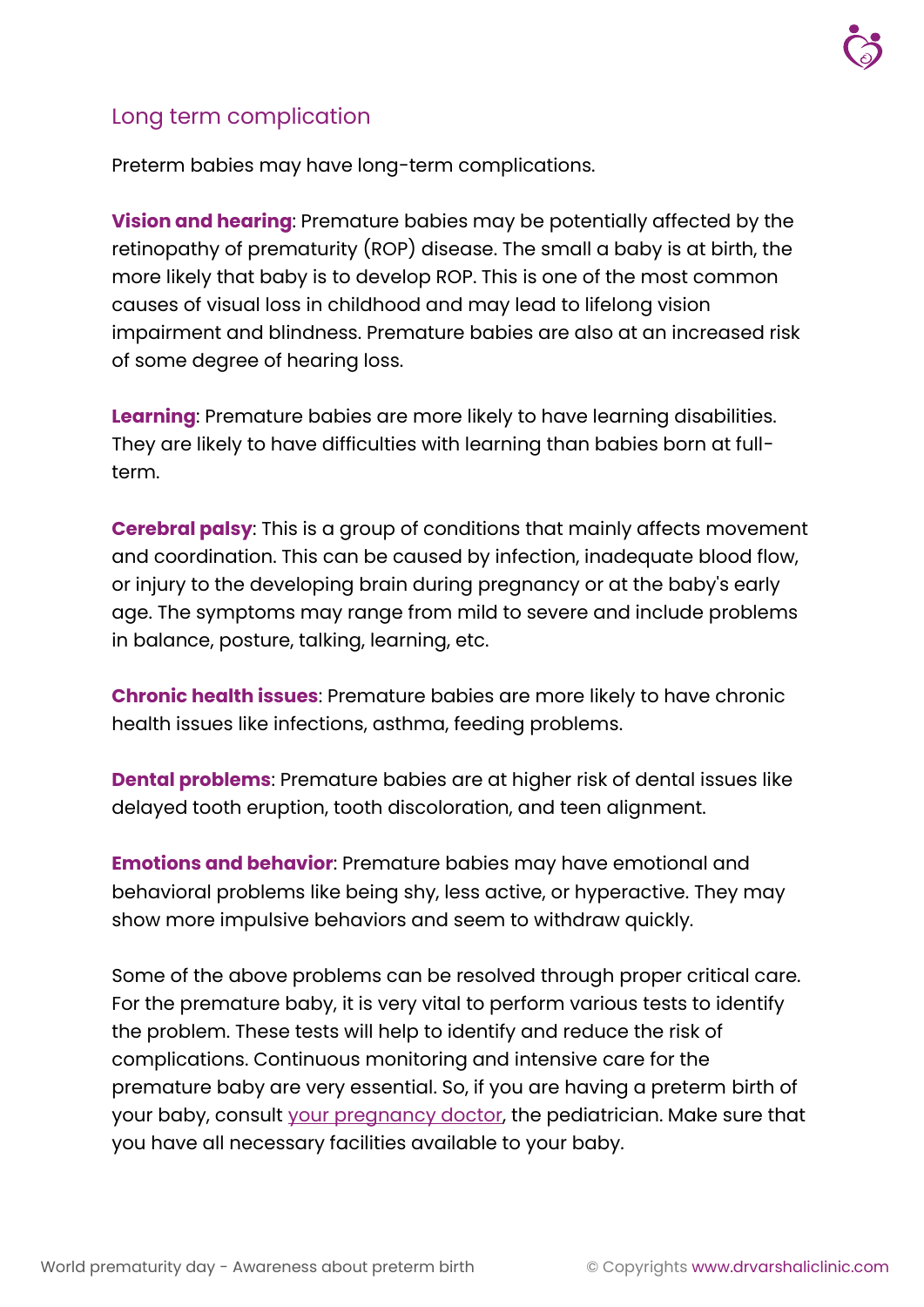

### How to prevent preterm birth

There are certain medical conditions you cannot avoid. But many of the reasons for preterm labour, preterm birth, and preterm delivery can be avoided with proper prenatal care and good habits during your pregnancy period. Following are a few ways of preventing or reducing the risk of preterm birth.

#### Lifestyle

Your lifestyle matters a lot when it comes to the health of your baby. Your habits will decide whether you will have preterm labour and your baby will arrive before time or enjoy full growth in your protective womb. Following are a few things you can do to reduce the risk of preterm birth of your baby:

- Don't smoke, drink alcohol, or do drugs. It's far too dangerous to your baby now.
- Eat nutrition and a balanced diet. Try to include an appropriate amount of iron and folic acid in your diet.
- Be active and at least do a moderate exercise of 30 minutes every day.
- Make sure that your medical conditions like blood pressure and sugar are under control.
- Make sure that your weight or body mass index is appropriate. If you are overweight, lose weight, and if you are underweight, gain weight.
- Keep your stress level low. Get involved in activities like yoga, meditation, reading, painting, or anything that helps you relax.
- Try to have a happy environment around. Maintain healthy relations with your near ones and avoid conflicts and violence.

#### Pregnancy care

How you take care of yourself during pregnancy matters a lot for your baby's health and whether you will have preterm delivery or not. Good care reduces the chances of preterm labour and preterm birth. Following are a few things to be followed during pregnancy:

• Start your prenatal care as soon as possible. Visit your pregnancy [doctor](https://www.drvarshaliclinic.com/book-an-appointment?utm_campaign=Book-an-appointment&utm_source=learn&utm_medium=pdf) as soon as you come to know that you are pregnant. This is most critical if you have a history of preterm birth before or are aware of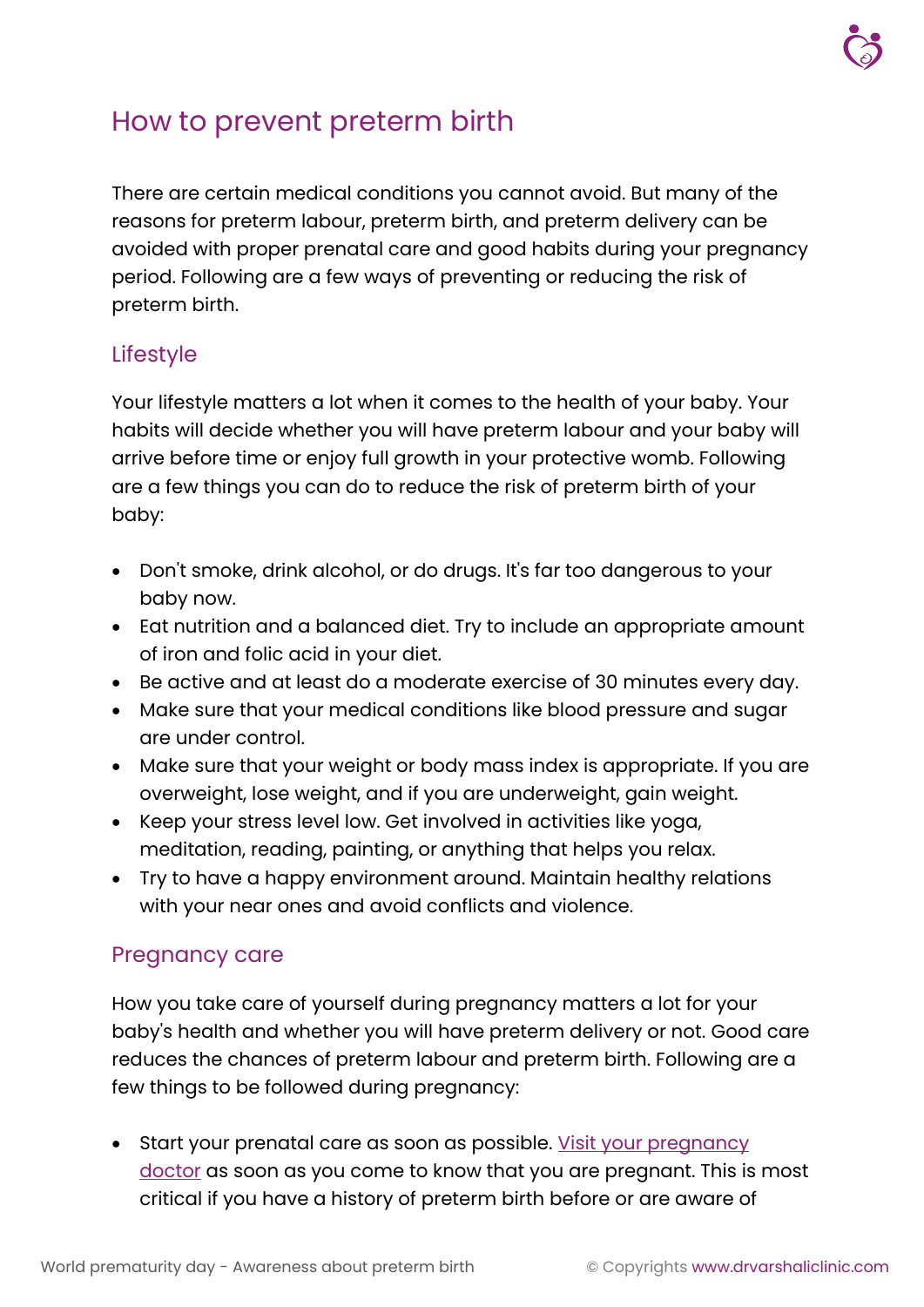

some uterus or cervix issues. Make sure to follow the appropriate [pregnancy check schedule](https://www.drvarshaliclinic.com/learn/pregnancy/pregnancy-checkup-and-baby-ultrasound-scan-schedule) defined by [your pregnancy doctor.](https://www.drvarshaliclinic.com/about-dr-varshali-mali-gynecologist-and-pregnancy-doctor) This will help to do diagnosis and treatment of problems that may cause preterm birth.

- Make sure that you follow the given tests  $\&$  baby ultrasound scan [schedule.](https://www.drvarshaliclinic.com/learn/pregnancy/pregnancy-checkup-and-baby-ultrasound-scan-schedule)
- There are some recommended vaccinations to be taken during [pregnancy.](https://www.drvarshaliclinic.com/learn/pregnancy/vaccine-for-pregnant-woman-TT-injection-and-more-pregnancy-vaccination) Make sure that you follow the vaccination schedule.
- If your diet does not include the required nutrients, make sure that you take the needed multivitamins containing folic acid, calcium, and iron. Take the advice of [your pregnancy doctor](https://www.drvarshaliclinic.com/about-dr-varshali-mali-gynecologist-and-pregnancy-doctor) for the frequency and quantity of these vitamins.
- Get enough sleep. You may feel a little tired during pregnancy. So, take a good nap. Sleeping might be a little discomforting, especially during the final few months of pregnancy. But make and follow the schedule of sleeping for at least 8 to 9 hours a day.
- Keep an eye on your baby's movements and signs of premature labour. In case if you feel anything, [consult your gynecologist](https://www.drvarshaliclinic.com/book-an-appointment?utm_campaign=Book-an-appointment&utm_source=learn&utm_medium=pdf) immediately.
- It is advisable to keep the appropriate gap between two pregnancies. Especially when your previous baby's birth is premature, at least keep a gap of 12 months. If you have had any preterm birth before, inform your gynecologist. She will be able to analyze the situation and provide appropriate medication and advice.

These are some of the things you can do to reduce the risk of preterm birth. Remember that your good habits and a little discomfort in letting few things go will help your baby be born healthy and enjoy the rest of his healthy life. In case of any query on preterm birth or what you can do to avoid it, feel free to consult me or [ask me a question.](https://www.drvarshaliclinic.com/ask-a-question)

### What are we doing on World Prematurity Day?

Preterm labour, preterm delivery, and preterm birth are serious problems. We at Dr. Varshali's Gynecology Clinic really appreciate the initiative by **[EFCNI](https://www.efcni.org/)** to bring the community together on this issue. The event at such a global scale will help bring awareness among people, healthcare providers, and health policymakers about the problem device a solution to reduce the severity.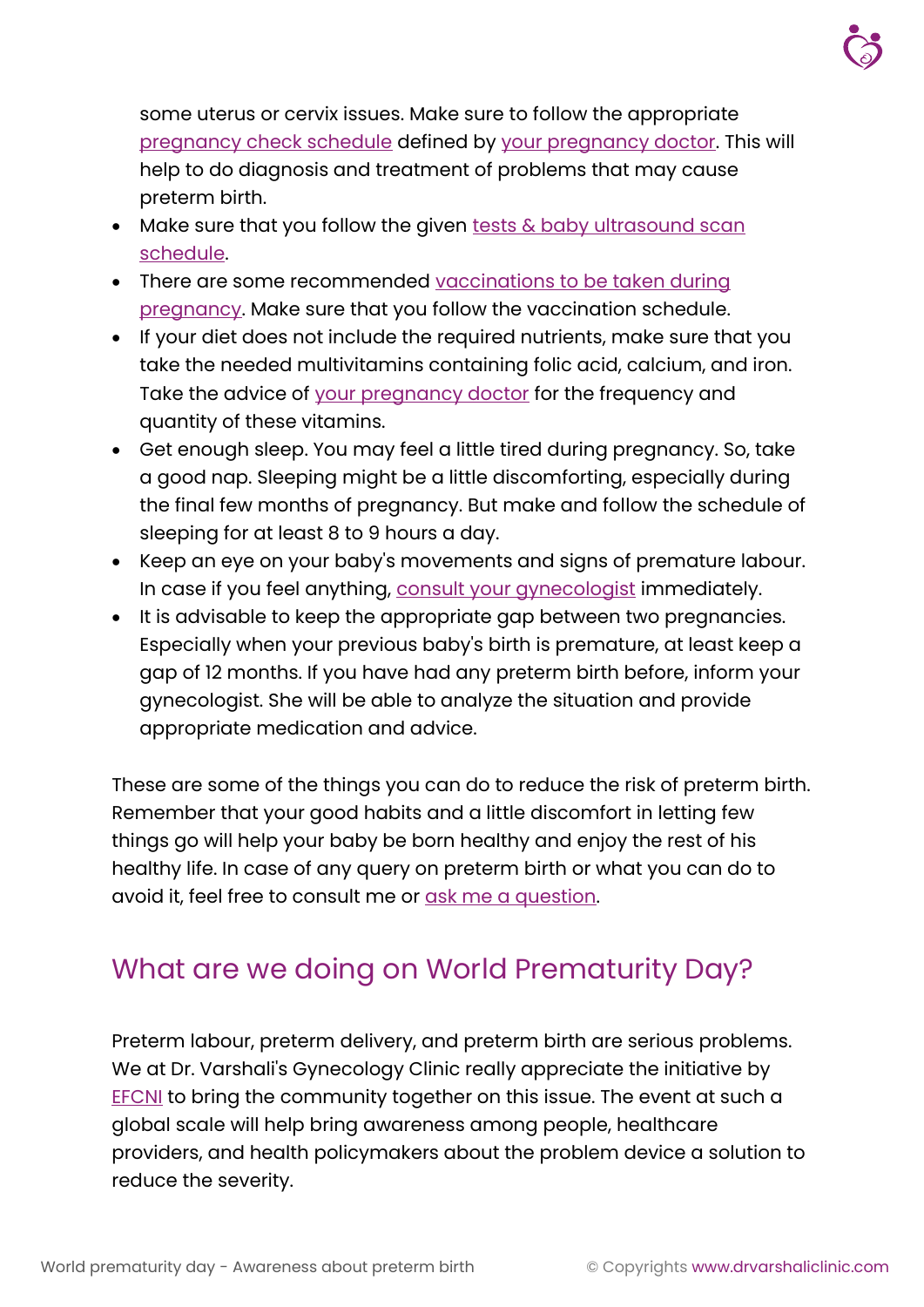This year (unfortunately the first year of our participation, but surely for many years to come), Dr. Varshali's Gynecology Clinic has decided to contribute its little piece to this initiative. So, we are doing the following:

#### Go purple

Purple is the color of world prematurity day. So, starting from 17<sup>th</sup> November, our website is going all purple for the next three days. We have little traffic (not much, but I guess ok) on our website. The website is visited mainly by people looking for pregnancy and gynecology topics. Even creating awareness among those 4 to 5K visitors might make a slight difference. And who knows, they will pass on the messages to others, and we may start a little chain of information.

#### Awareness

The purpose of writing the articles itself is to create awareness. We included specifics about what, why, and how to avoid preterm birth. The intention is to write and spread awareness about this among the readers. We are also posting this on all our social media handles to understand, act, and support the initiative. We will be putting the World Prematurity Day poster in our clinic. The visiting patients will know about the day and its importance and may help spread awareness.

We know that much more significant, better can be done and should be done. So, we are planning to make this much more prominent the following year. I hope so, we will be able to do that.